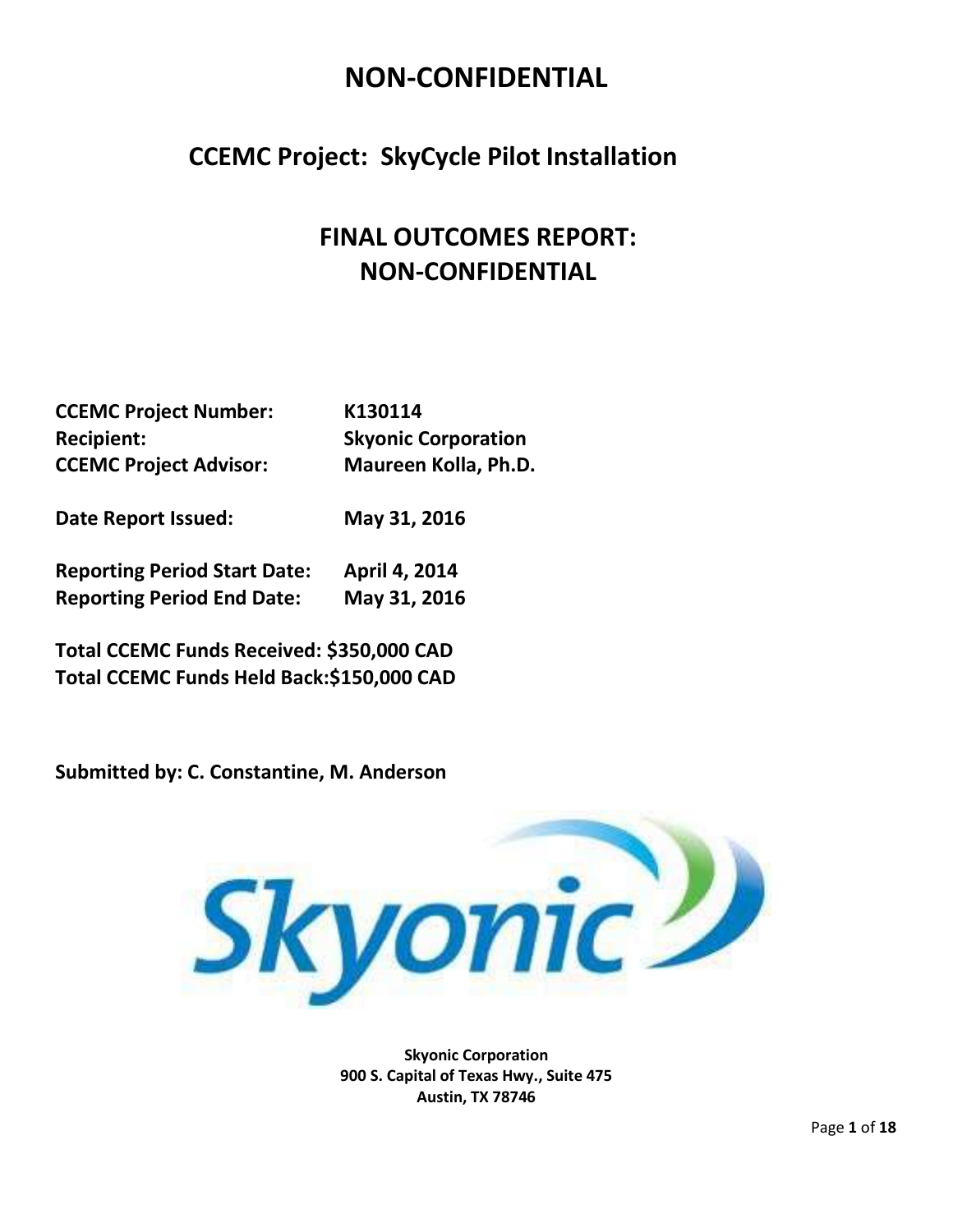#### **TABLE OF CONTENTS**

#### Table of Contents

- List of Tables (if appropriate)
- List of Figures (if appropriate)
- 1. Executive Summary
- 2. Project Description
	- Introduction and background
	- Technology description
	- Project goals (including the original goals and any changes made throughout the course of the project)
	- Work scope overview
- 3. Outcomes and Learnings (including, as appropriate)
	- Literature review
	- Technology development, installation and commissioning
	- Experimental procedures/methodology
	- Modelling details
	- Results of experiments, model simulations
	- Project outcomes
	- Analysis of results
	- Discussion
	- Important lessons learned
- 4. Overall Conclusions
- 5. Greenhouse Gas and Non-GHG Impacts
	- Qualitative discussion about the GHG benefits resulting from the completed project, including immediate benefits and potential future impacts.
	- Quantification of expected annual GHG benefits projected over a ten-year period (and further if applicable), including both direct impacts from implementation of the project and future impacts based on market adoption.
	- Discussion about the immediate and potential future non-GHG benefits resulting from the completed project, including but not limited to environmental benefits, employment, economic growth/activity, training/attraction of highly-qualified personnel (HQP).
- 6. Scientific Achievements
	- List of all applied for or obtained patents, published books, journal articles, conference presentations, student theses, etc., based on work conducted during the project.
- 7. Next Steps:
	- Discussion about the next steps for the technology/process/innovation, including potential follow-up projects.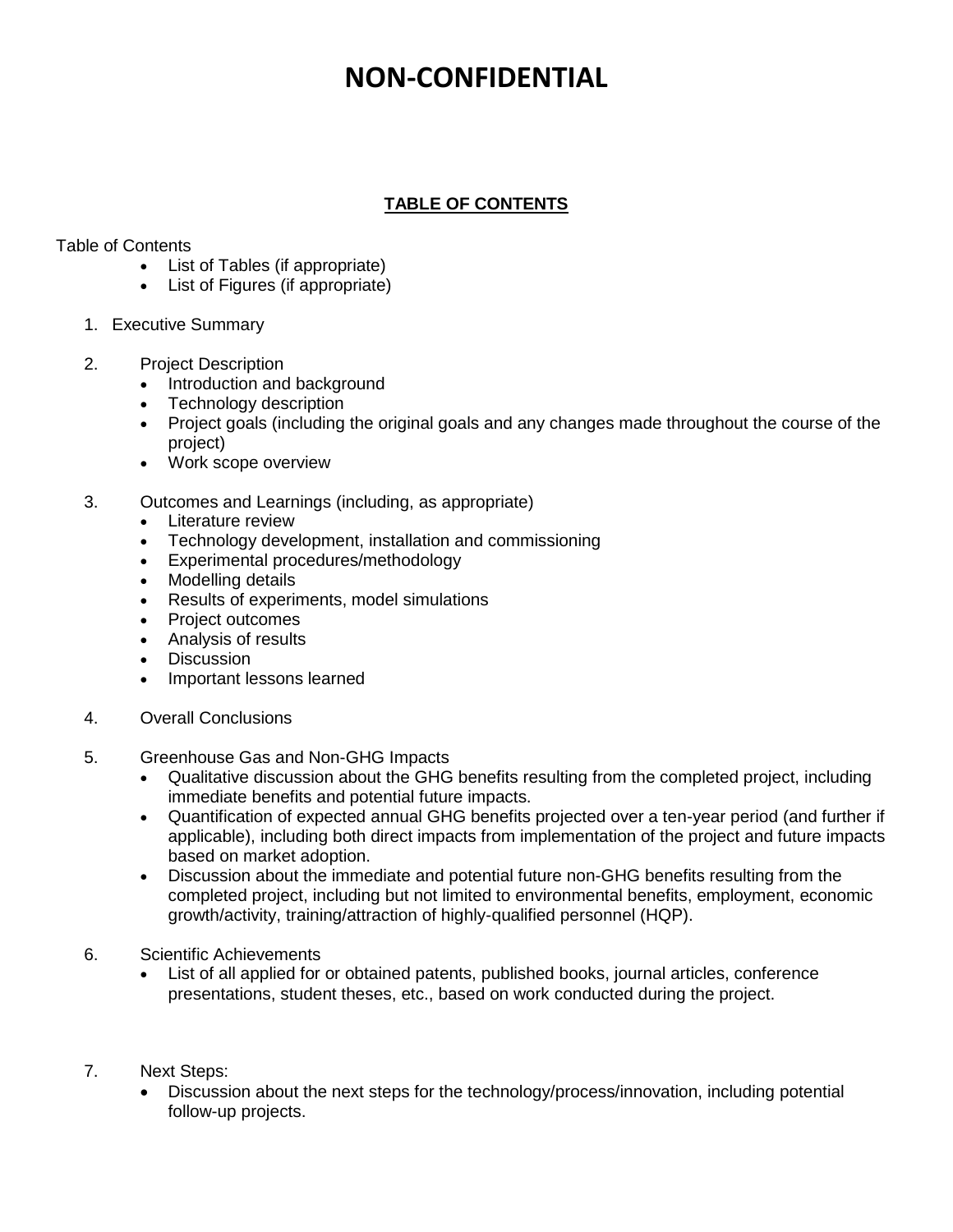- Long-term plan for commercialization of the project technology/learnings.
- Commercialization-related actions to be undertaken within two years of project completion.
- Potential partnerships under development with technology integrators, adopters, etc.
- 8. Communications plan:
	- Plans for communicating information about the project, project findings, and results or the underlying technology with third parties, including a description of communication tools that will be used.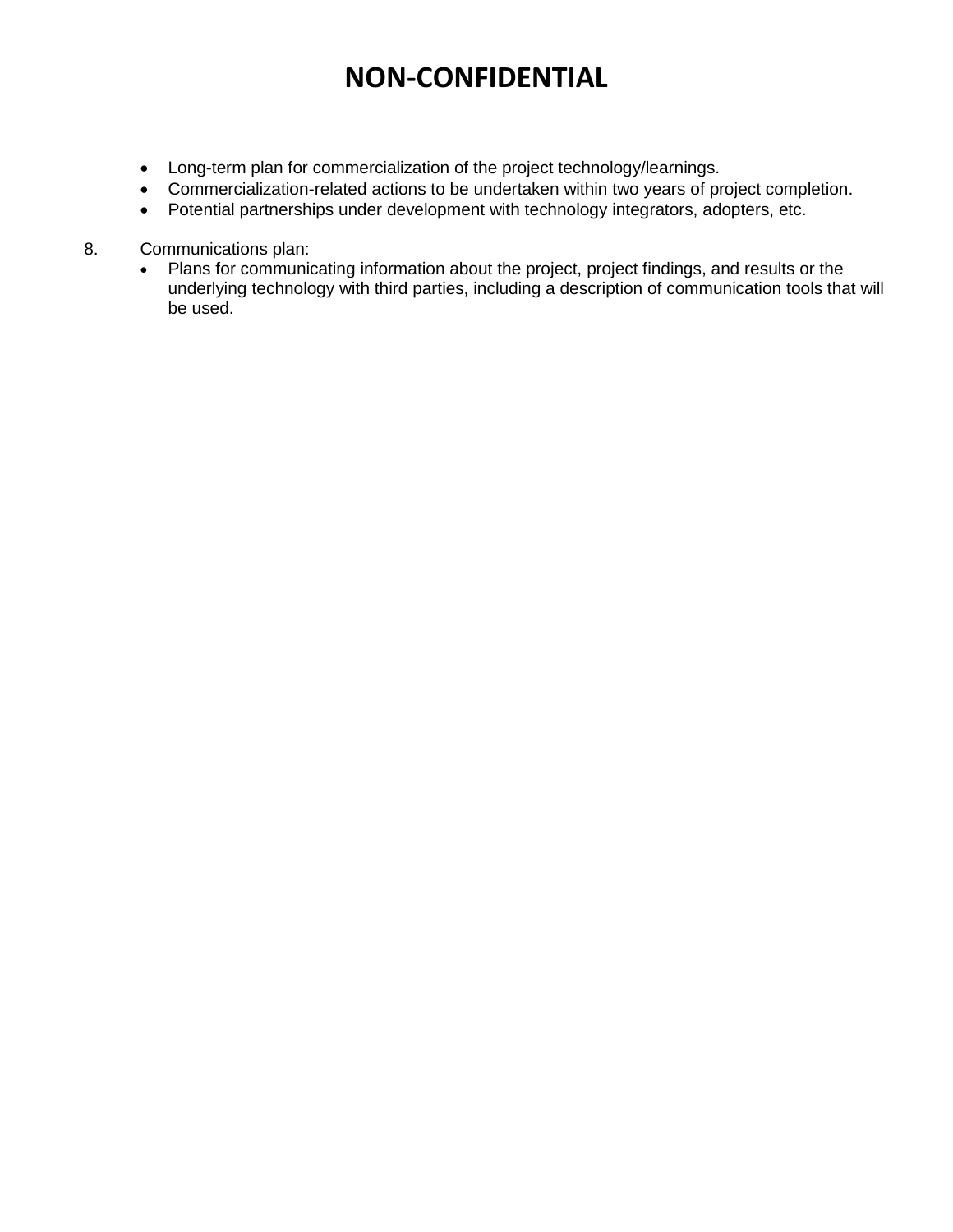#### **LIST OF ACRONYMS AND ABBREVIATIONS**

- CCEMC = Climate Change and Emissions Management Corporation
- $CO<sub>2</sub> =$  carbon dioxide
- EPC = Engineering, Procurement and Construction
- HCl = hydrochloric acid
- MVR = mechanical vapor recompression
- PFD = process flow diagram
- SCFM = standard cubic foot per minute
- SwRI = Southwest Research Institute
- tpy = metric tonnes per year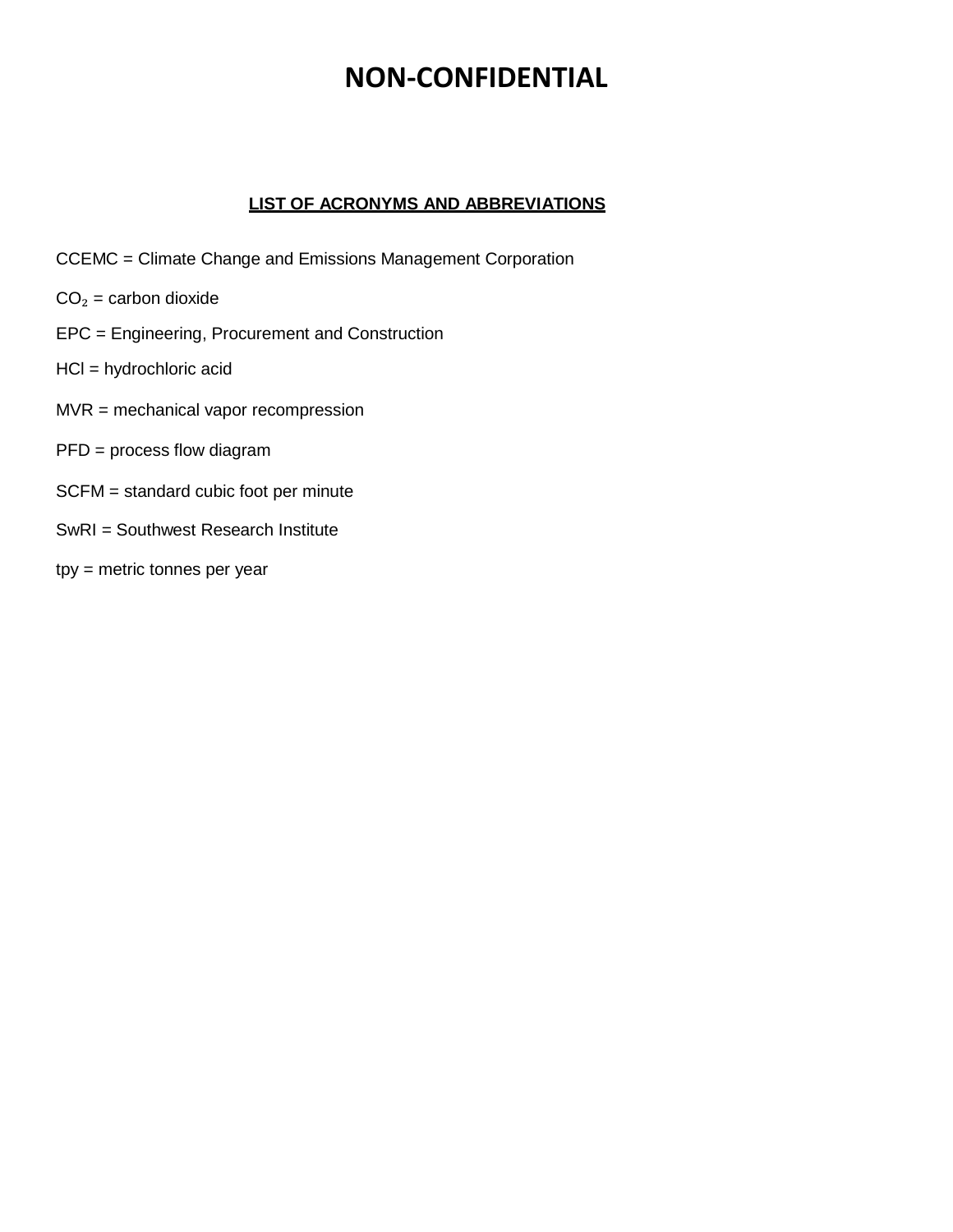#### *Disclaimer*

*CCEMC and her Majesty the Queen in right of Alberta and each of them make no warranty, express or implied, nor assume any legal liability or responsibility for the accuracy, completeness, or usefulness of any information contained in this publication, nor that use thereof does not infringe on privately owned rights. The views and opinions of the author expressed herein do not necessarily reflect those of CCEMC and Her Majesty the Queen in right of Alberta and each of them. The directors, officers, employees, agents and consultants of CCEMC and the Government of Alberta are exempted, excluded and absolved from all liability for damage or injury, howsoever caused, to any person in connection with or arising out of the use by that person for any purpose of this publication or its contents.*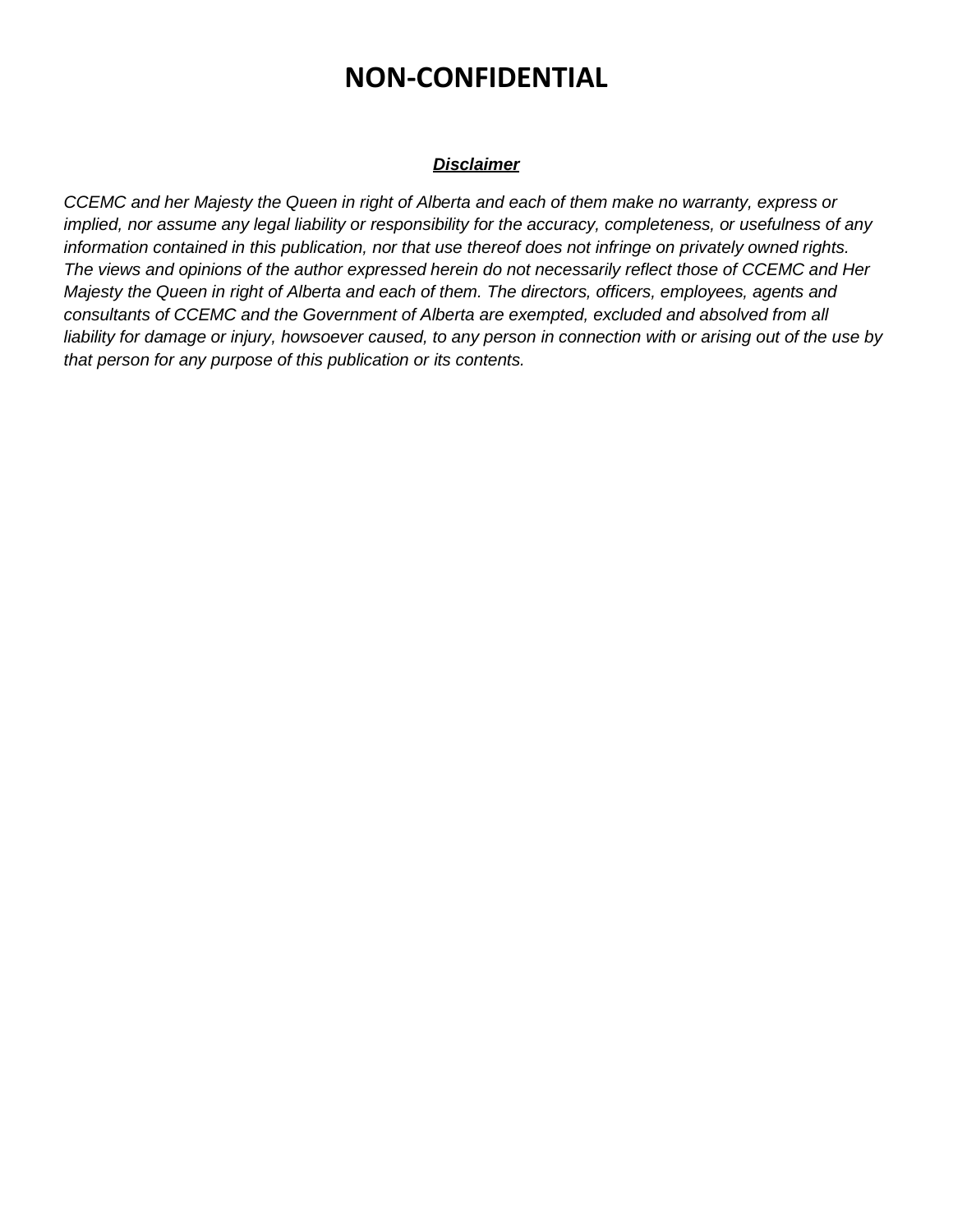#### **1.0 EXECUTIVE SUMMARY**

#### **Introduction and Background**

In April 2014, Skyonic Corporation was awarded a grant totaling \$500,000 CAD from the Climate Change Emissions Management Corporation (CCEMC) under its *Innovative Carbon Use* program, to develop a SkyCycle™ Pilot demonstration module.

The impetus for developing Skyonic's carbon capture technology alongside companies like CCEMC is to help Canada's industrial manufacturing sector meet their emissions reduction goals by decreasing harmful greenhouse gases through a financially viable mechanism. This technology has the potential to positively impact the environment, generate revenue from the sale of the chemicals produced in the SkyCycle™ process, and create permanent engineering, operational and executive management jobs. There is also a competitive pricing advantage that can be applied to industrial emitters who manufacture products in locations where there is a fee charged per ton of  $CO<sub>2</sub>$  emissions released into the atmosphere.

SkyCycle™ is the follow-on technology to SkyMine®, a patented carbon capture and beneficial re-use process that has been developed at commercial scale in the form of Capitol SkyMine located adjacent to Capitol Aggregates, a coal-fired cement manufacturing plant located in San Antonio, Texas. The SkyMine® process is electrolytic, produces sodium bicarbonate as the mineralization product from captured  $CO<sub>2</sub>$ , and is designed to directly capture 75k te of CO<sup>2</sup> annually. The SkyCycle™ process is *thermolytic* and produces calcium carbonate (Limestone) or magnesium carbonate as the  $CO<sub>2</sub>$  mineralization product, depending on the initial inputs. The SkyCycle™ patent describes the process as an innovative method used to sequester  $CO<sub>2</sub>$ by reacting a Group II halide with water to produce a Group II Base, as an intermediate. The intermediate Base is reacted with a second halide and  $CO<sub>2</sub>$  to form a stable, solid Group II carbonate as the  $CO<sub>2</sub>$  sequester agent. SkyCycle uses waste-heat from the source CO2 plant to generate the Alkali Base that will be used to capture the plant's CO2 emissions. When developed at full scale, it will be designed to be a 1M te/yr  $CO<sub>2</sub>$ reduction solution.

During the CCEMC Grant period of April 2014 to May 2016, significant advances in the technology have been achieved which have led to the installation of a development-scale Pilot at Southwest Research Institute (SwRI) in San Antonio, Texas. The purpose of this Pilot is to prove the intermediary equations of Skyonic's chemical engineering approach on a development-scale level. The entire representative SkyCycle™ system has been completed and is ready to move to substantive empirical Testing during Phase 2 of the project. The results of this next phase of testing will lead to process optimization and design efficiency that will be reflected by the full installation of the Pilot module at SwRI. The current equipment plan is to utilize SwRI as a controlled high bay equipment and experimental space, with all SkyCycle equipment now installed in this facility on a skidded/padded foundation. In this way, all initial test and development experiments required within Phase 1 and 2 can be run in a single space, with analytical equipment in the same facility.

#### **2.0 PROJECT DESCRIPTION**

- Technology description
- Project goals
- Work scope overview

The original SkyCycle™ CCEMC Project Description goals included the design, construction and installation of a commercial scale Pilot at Capitol SkyMine in San Antonio, Texas. The Pilot was to have the capacity to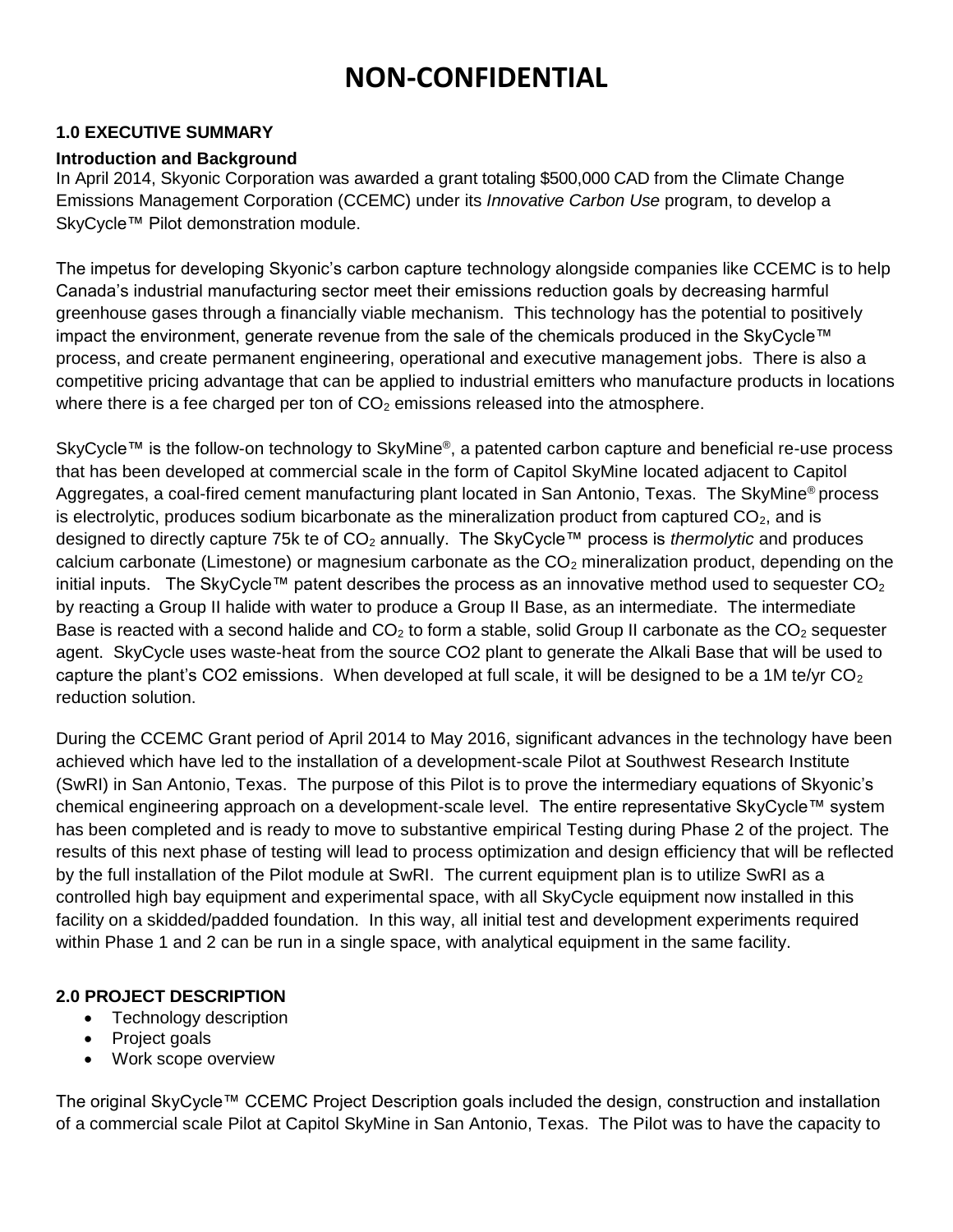capture 5k te/yr of  $CO<sub>2</sub>$  and mineralize those emissions to create marketable limestone, produce marketable hydrochloric acid (HCl) and define the energy/fuel penalty of the Pilot plant. The adjusted Scope of Work, submitted to CCEMC May 24, 2016, had changed the location of the Pilot installation to SwRI. By the end of Q1 2016, Skyonic had designed and constructed a SkyCycle™ Pilot ("The Pilot") project at Southwest Research Institute (SwRI) in San Antonio, TX for the purpose of proving the intermediary equations of Skyonic's patented chemical engineering approach, on a development-scale. During the CCEMC Grant term of April 2014 – May 2016, this Pilot had incorporated revised engineering and critical design concepts, all major equipment has been purchased and tested, is now fully installed and is ready for internal training, including all Carbon-Capture and Utilization equipment.

The Pilot has been equipped to take  $CO<sub>2</sub>$  from a confined source such as  $CO<sub>2</sub>$  tanks and to begin thermolytic decomposition of salts to produce Group II Base for Carbon Capture. The Pilot also has the Carbon-Capture section of the SkyCycle™ process equipped and ready for experiments to begin. It has repurposed Skyonic's existing bubble column from our mobile labs (located at Capitol Aggregates) and used during on-site development of SkyMine® . The bubble column represents the heart of the Carbon-Capture Section for SkyCycle™ and will offer empirical data supporting the SkyCycle™ approach. It will demonstrate the use of Group II Bases as a vehicle for Carbon-Capture, compared to our current commercial technology, SkyMine<sup>®</sup>, which uses Group I Bases successfully for such purpose.

Skyonic has continued to develop the SkyCycle™ technology in tandem with the commissioning of its parent technology, SkyMine®, a first of its kind carbon capture and beneficial re-use plant in San Antonio, TX. Due to similarities in the two technologies, significant advances in the design and engineering of SkyCycle™ have already happened and more are anticipated.

#### **3.0 PROJECT DEVELOPMENT REVIEW AND SUMMARY**

- Outcomes and Learnings (including, as appropriate)
- Literature review
- Technology development, installation and commissioning
- Experimental procedures/methodology
- Modelling details
- Results of experiments, model simulations
- Project outcomes
- Analysis of results
- **Discussion**
- Important lessons learned

#### **3.1 Early stage of Project (from October 2014 submittal covering 7/14 – 9/14)**

During the first period of the project, July through September 2014, the team focused on the decomposition of hydrated salt required to generate the synthetic base used for CO2 capture, and refinement to the SkyCycle™ process model. Additionally, an energy analysis was performed in order to identify ways to further reduce the process heat and electricity requirements.

Tests were conducted to help characterize the decomposition reaction/reactor (e.g. sizing, reaction kinetics) used to generate the synthetic base which is then used to capture the  $CO<sub>2</sub>$ .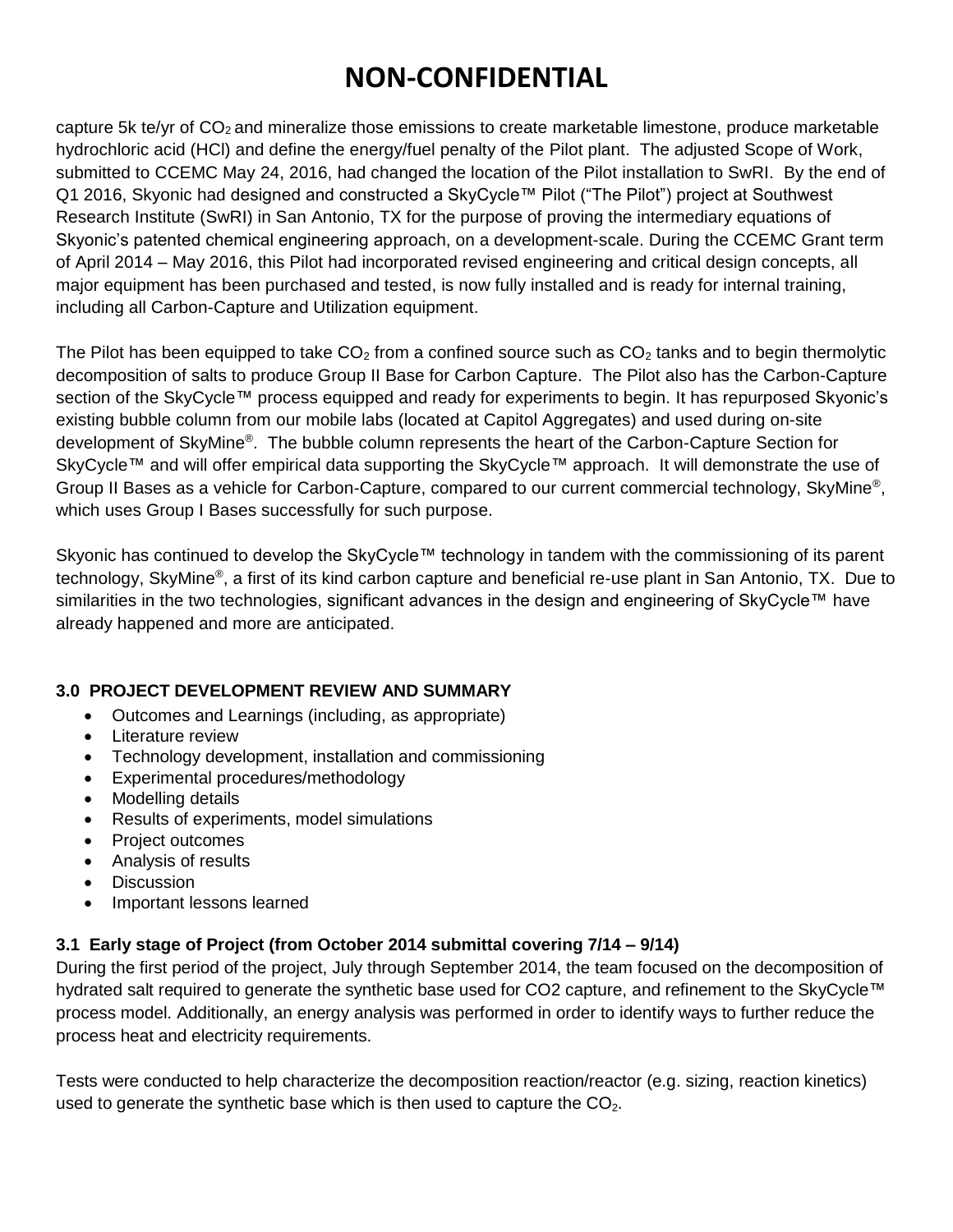Water vapor is thought to have a high diffusivity through the Group II salt solids and to escape the vessel.

The engineering team developed a basis for selection for model inputs (flow rates, temperatures, pressures, Aspen blocks to represent unit operations, etc.) for the base case model. Trimeric Consulting Group performed an energy analysis on process heat consumers and process electricity consumers in efforts to identify areas where we could explore reducing the external process heat and electricity requirements. They compared the data to theoretical energy penalties for a 100% thermodynamically reversible process, and identified opportunities to improve the energy performance of the SkyCycle process.

As the project continued, process optimization was one of the main focal points. Between October 2014 and February 2015, additional energy analyses were performed to identify opportunities for process improvement that would reduce the process heat requirements. It became evident that the initial Aspen Block Models were of limited value in predicting thermodynamic results and an effort to find more accurate Software was enabled.

#### **3.2 Mid-Stage of Project: October 2014 – February 2015**

The Mid-Stage Project goal is based on the assumption of available gas turbine exhaust (which exits at 629ºC) to provide process heat to the following unit operations:

- A primary hot oil system, which provides indirect heating to the decomposition reactor
- A boiler used to generate superheated steam for direct steam injection into the decomposition reactor
- A secondary hot oil system, which provides indirect heating to the flash tower

The thermodynamic data (enthalpy) for concentrated solutions of Group II salt and high-level enthalpy balances were performed around three major unit operations to analyze the overall energy sensitivity. Specific areas of the process included

- Absorber Column
- Flash Tower
- Decomposition Reactor

The energy analysis was conducted independent of reaction kinetics, equipment design, and electricity requirements for pumps, blowers, etc. Additional details of the analysis and the expected heat available from heat integration are segmented below:

- Overall enthalpy balances performed around all unit operations
- Energy Analysis Results Absorption Column
- Energy Analysis Results Water Removal
- Energy Analysis Results Decomposition Reactor

The initial case was based on an open-cycle natural gas plant. Since there is no heat recovery steam generator (HRSG), the hot flue gas leaving the gas turbine, at a temperature of approximately ~630°C, is used to power a SkyCycle system. The results were then extrapolated to a combined cycle natural gas plant where supplemental natural gas is used instead of exhaust from the gas turbine.

Since the combusted supplemental gas is used directly after combustion for the SkyCycle process, the temperature is much hotter, namely ~1950°C, and therefore much less additional natural gas is required.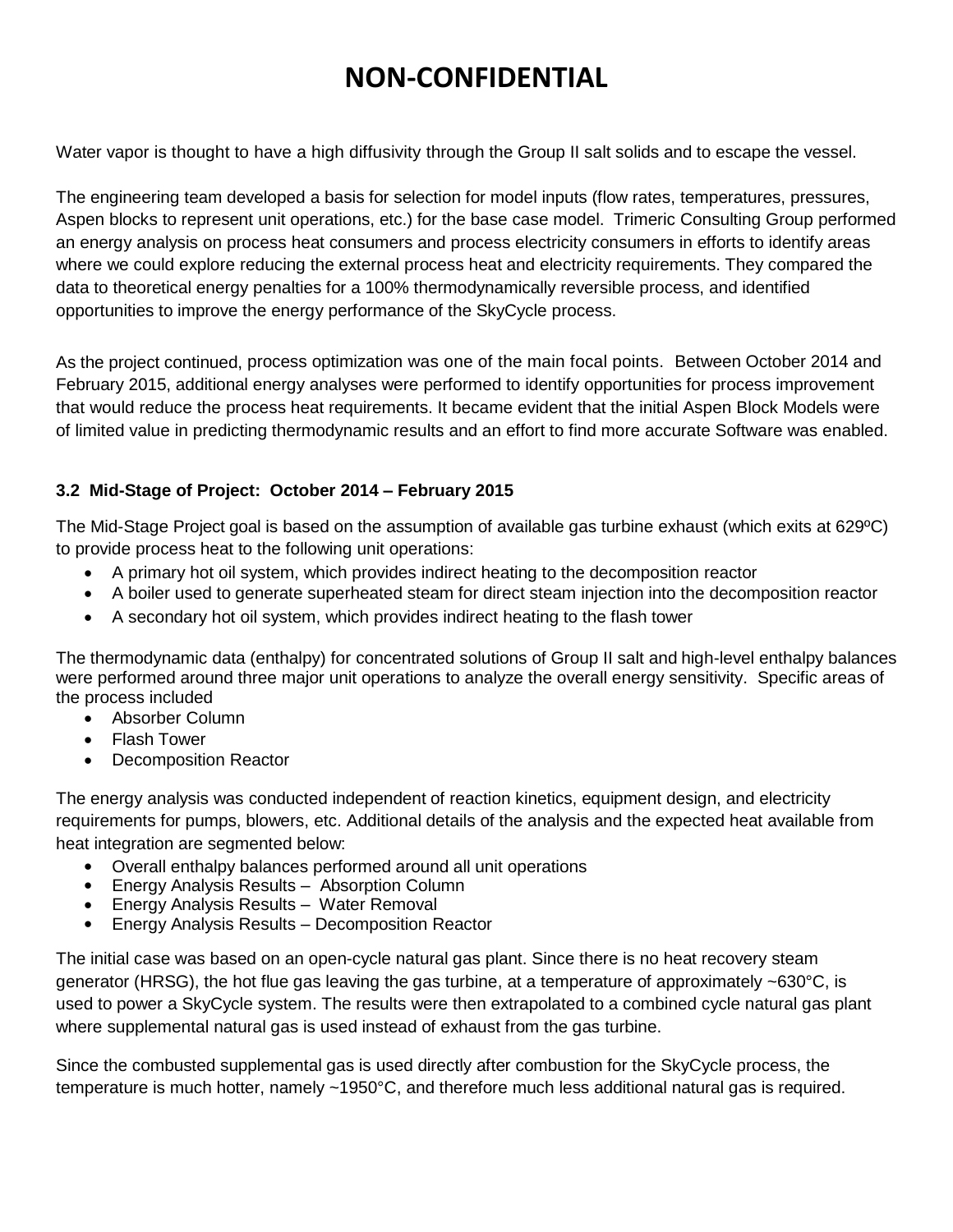During this October 2014 – February 2015 time period, the working configuration of the  $CO<sub>2</sub>$  Life Cycle Analysis had an expected penalty of 15.9% as illustrated in **Figure 3.4 below**:



For a 5000 te/yr CO2 capture the result is: **Total CO<sup>2</sup> present:**   $= 5,000$  TePY + (15.9%  $*$  5,000 TePY) = 5,9453 TePYCO2  $=15.9\%$  \* 5,943 = 945.3 TePY CO2 Point CO2 emissions from SkyCycle module = 945.3 TePY

By August 2015, the project had advanced an alternative, lower-energy means for dewatering the Group II salt solution; tests were conducted at SwRI using a GEA FSD Minor spray dryer (from the institute's Microencapsulation Group). Aqueous solutions of salt were provided as the feed for the tests. Preliminary tests resulted in the formation of a solid product containing approximately 2 hydration waters.

Ongoing testing included modifications/optimization of the equipment to provide accurate parameters for modeling/scaling up the equipment as well as obtaining a consistent product through repeatability and feasibility tests. A key component of the SkyCycle process is the decomposition of Group II salt using waste heat to accelerate conversion rate to a Group II Base, based on operating parameters gleaned from literature, and by previous experimentation.

Initially, tests were performed by only heating the salt through the jacketed thermal oil system to get a baseline for future runs. Later tests included sweep air, ambient air, and hot, compressed air. The heat up rate was varied in order to reach target temperature to begin test runs. When small to moderate volumes of heat were introduced in the system, as the internal temperature reached ~113°C, the salt formed a phase of intermediate waters that were of very high density and not optimal for further processing.

Based on the results from above, prior drying steps may be attempted to remove enough waters of hydration before heat decomposition, to avoid the heavy density phase of the reaction.

By the end of August, Skyonic had decided to utilize its research partner, SwRI, to build the Pilot SkyCycle™ in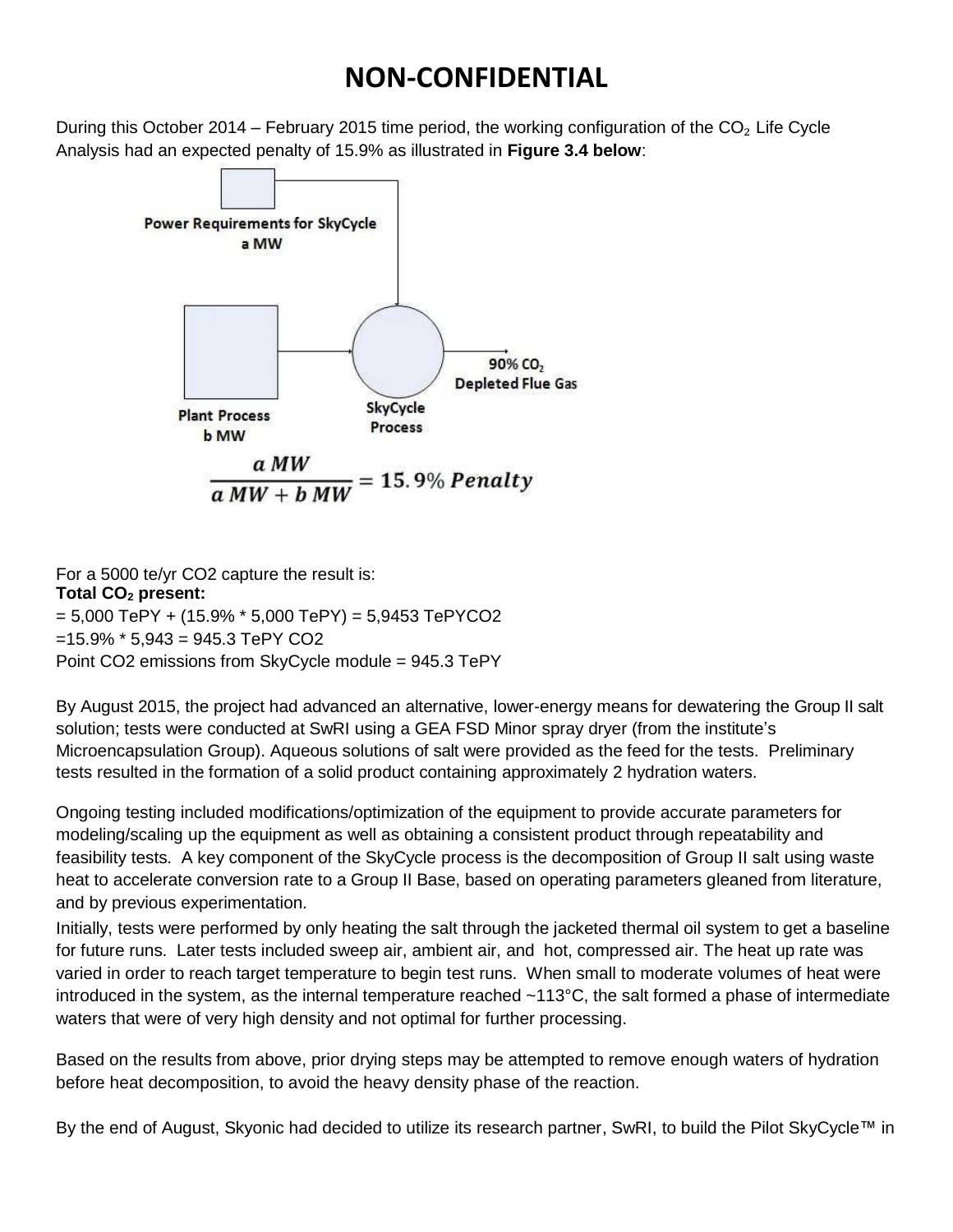one of the available high-bay development suites at SwRI. Initial plans were to optimize the Group II salt reaction at SwRI and subsequently move the unit to the Capitol SkyMine facility. But since commissioning of the Capitol SkyMine project was not yet complete, this made it impossible to install additional equipment on the plant site, forcing a shift of direction to install the Pilot at SwRI.

The resulting completion of the process flow diagram (PFD), and process and instrumentation diagram (P&ID) for the waste heat reactor system generated a (now) standard bill of materials (BOM). A housekeeping pad was designed and installed on site for the load distribution of the steam generator and all process units. All major components of the decomposition system were received and the system installation has now been completed.

SwRI worked with all equipment vendors to setup and install all accompanying components. SwRI contracted Big State Electric for all affiliated electrical work. The piping and utilities work for the natural gas, domestic water, vent piping, drain piping, all interconnections, and heat exhaust will be performed by Mueller and Wilson Contracting Inc. To facilitate Phase 2 testing, SwRI contractors will install the process cooling water system to include the necessary water softening units and high capacity chillers. Once these tasks have been completed, training on the system can occur to establish a base operation level. . The next phase of work at SwRI will be to commission the integrated Pilot and operate the unit to start the optimization experiments.

#### **CONCLUSIONS**

Skyonic had worked with SwRI to finish the majority of the Pilot plant modifications and equipment installation by the end of December 2015. Concurrent with the installation of heat and reactors at SwRI, the Carbon Capture system that was used for initial SkyMine® experiments at Capitol Aggregates was removed and reassembled at the Pilot facility to be used in initial scale capture of  $CO<sub>2</sub>$ . Initial experiments through the new reactors may be at a Batch level, in an effort to characterize the reaction kinetics and energy penalty for this critical step. We are confident that a continuous flow process (similar to that now in high volume production at Capitol SkyMine) will be realized in the next phase of experiments.

As a recap, Carbon Dioxide is absorbed when it is exposed to the Group II base. The Skyonic R&D team has demonstrated that aqueous solutions of varying water to base molar ratio have allowed capture of  $CO<sub>2</sub>$ 

The Mechanical Vapor Recompression (MVR) unit planned for the earlier design version, is no longer being considered. As the project advanced, alternate methods for dewatering the salt solution have emerged as better options, the main focus being on various commercial drying methods and equipment. Once optimal conditions are elucidated, this data will be used to generate and select the equipment candidates to implement into the Pilot.

During Phase 2 of the project, each unit will be brought on-line when qualified so that commissioning of the equipment suite can occur as rapidly as possible. As commissioning is achieved, each unit will be released for testing to run setup experiments to first optimize the individual equipment and then as a full process cycle. Ultimate goal is to provide the parameters for equipment optimization necessary to attain a 5,000 te/yr  $CO<sub>2</sub>$ capture rate.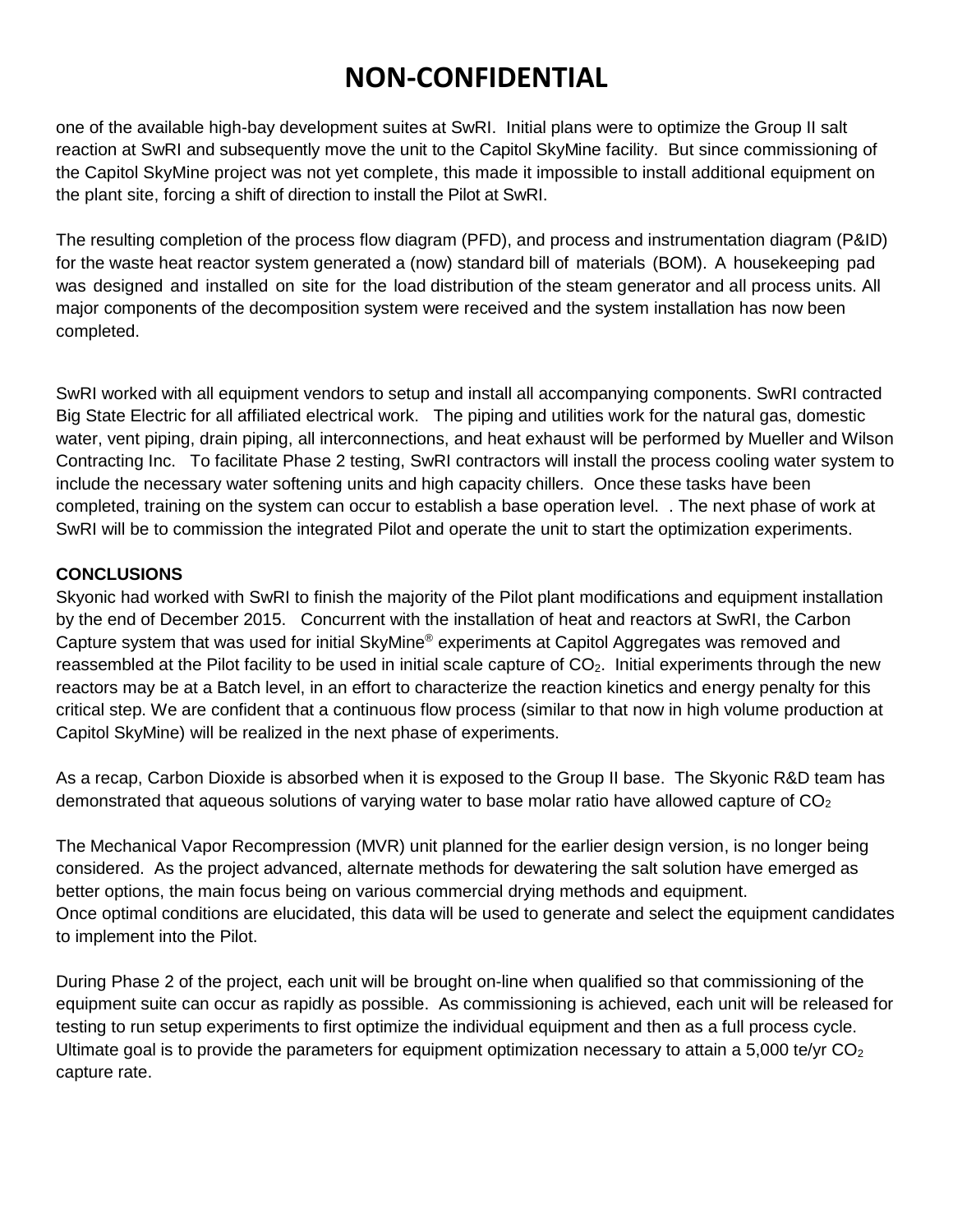#### **PRACTICAL APPLICATION:**

#### **Knowledge transfer and technology advancement via SkyMine® at commercial scale as it relates to SkyCycle™ Pilot development**

During the last 6 months of this 24-month Grant period, Capitol SkyMine has served as a practical hands-on training module that is directly correlated to the advancement of new process techniques that have been and will be applied to SkyCycle™ operations. The changes in design and process engineering for the SkyCycle™ process impacted the schedule of testing and validation of the revised theories that had been developed between June 2015 and December 2015. One of the high-bay R&D suites at SwRI offered an alternative venue to install the first SkyCycle™ commercial-scale Pilot.

The potential location for a SkyCycle™ modular, skid- mounted commercial Pilot within the footprint of the Capitol SkyMine facility is indicated in Figure 3.6.



**Figure 3.6 Future SkyCycle™ Commercial Pilot Plant Site at Capitol SkyMine**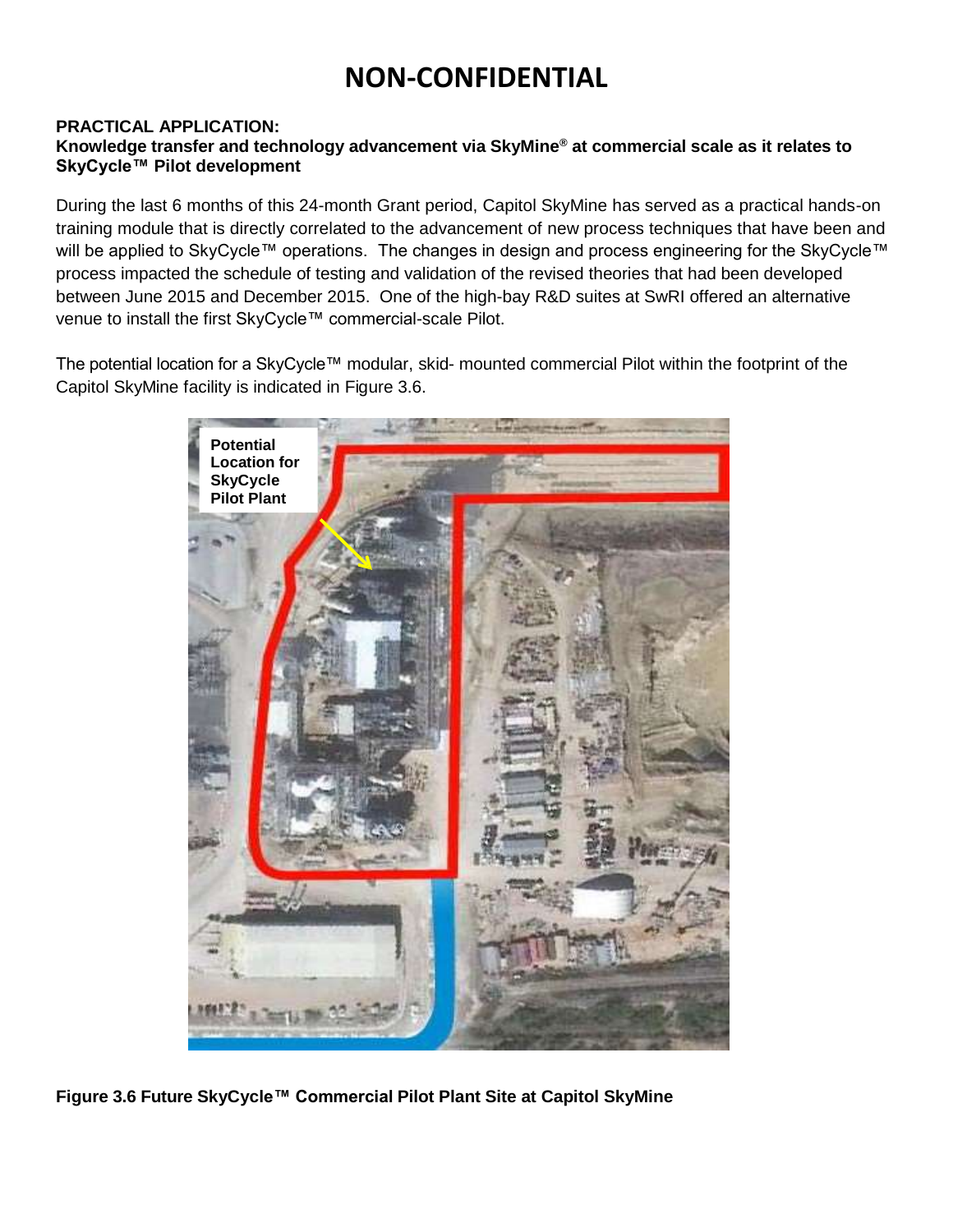#### **4. Overall Conclusions**

.

Skyonic's goal is to be the leading provider of profitable carbon capture solutions and a supplier of carbonnegative chemicals worldwide. We have developed proprietary technology that reduces pollution and enables sustainable business practices by capturing greenhouse gases and other pollutants from power plants, industrial facilities and other stationary emitters and converting them into valuable chemicals. Our solutions are designed to address emissions reduction, carbon capture and utilization, and the global demand for chlorine- and carbonate-based products.

#### **Figure 3.7 – SkyCycle Mobile Laboratory with early-stage equipment design**



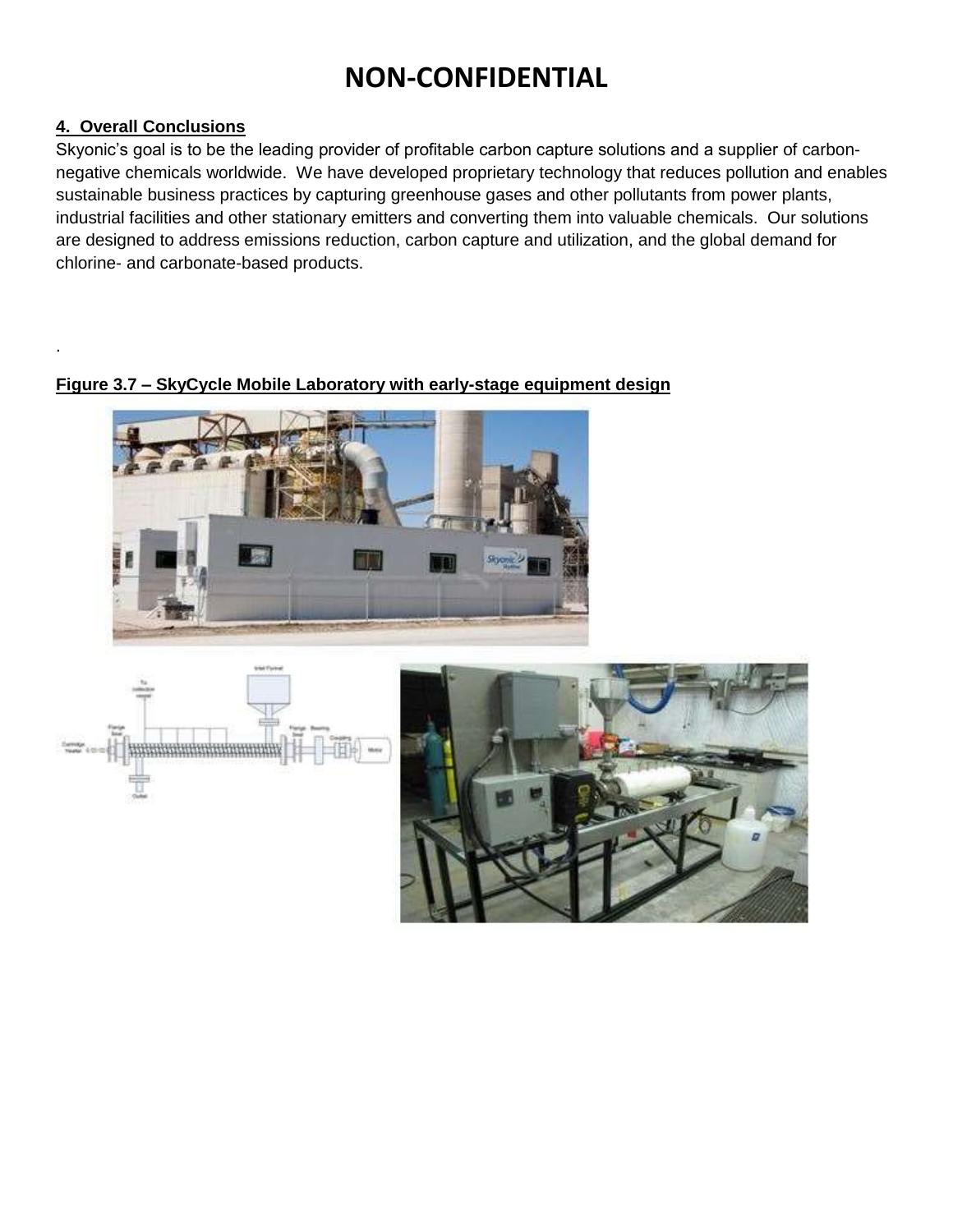#### **Figure 3.8– side of Mobile Lab Figure 3.9 - 14 Meter Carbon Capture Column**



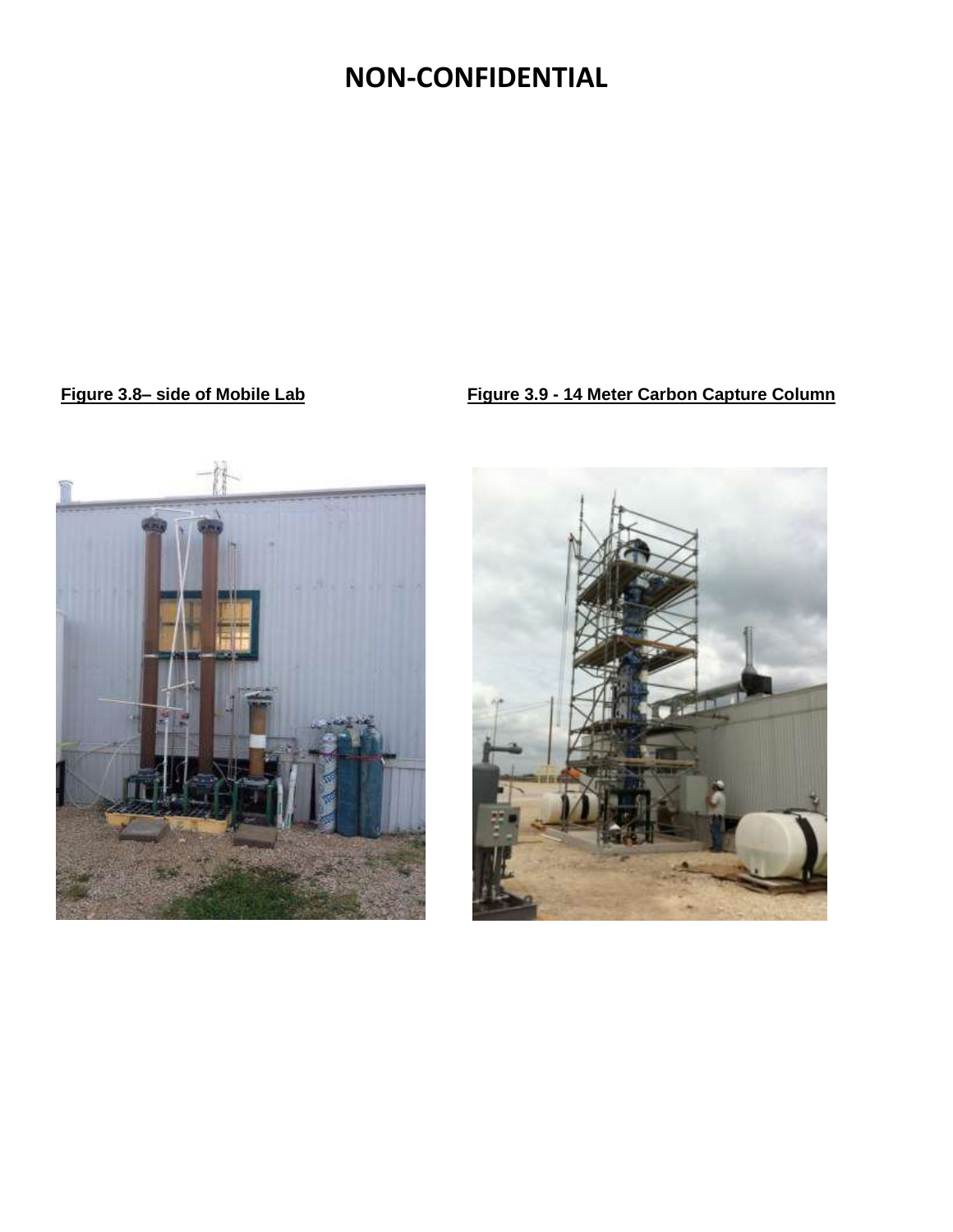#### **Fig. 4.0 - Equipment Development in initial CCEMC SkyCycle Phase 1 experiments**



#### **Fig. 4.1 - Bench Scale Experiments**

### 1" Pipe Reactor

- Gather data points to better understand the kinetics and mass transfer of decomposition of salt
- Address decomposition equipment challenges
- Provide parameters for effective fluidization at the bigger scale unit being constructed at SwRI

**Fig. 4.2 - Beginning of SWRI SkyCycle™ Pilot Installation**

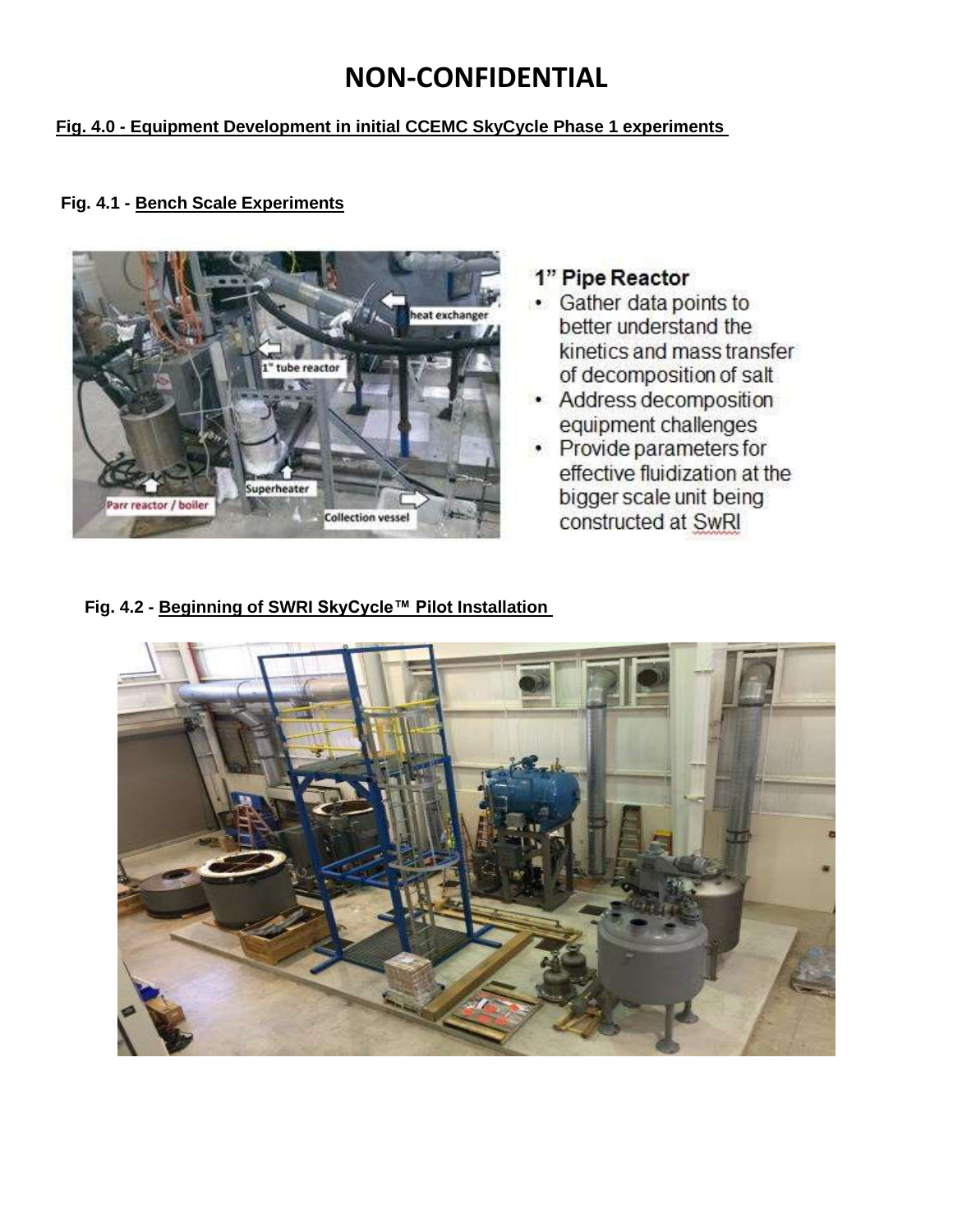#### **Fig. 4.3 - SWRI SkyCycle™ Pilot Installation**

#### **Fig. 4.4 - SWRI SkyCycle™ Pilot Installation**



Overview of project (west side)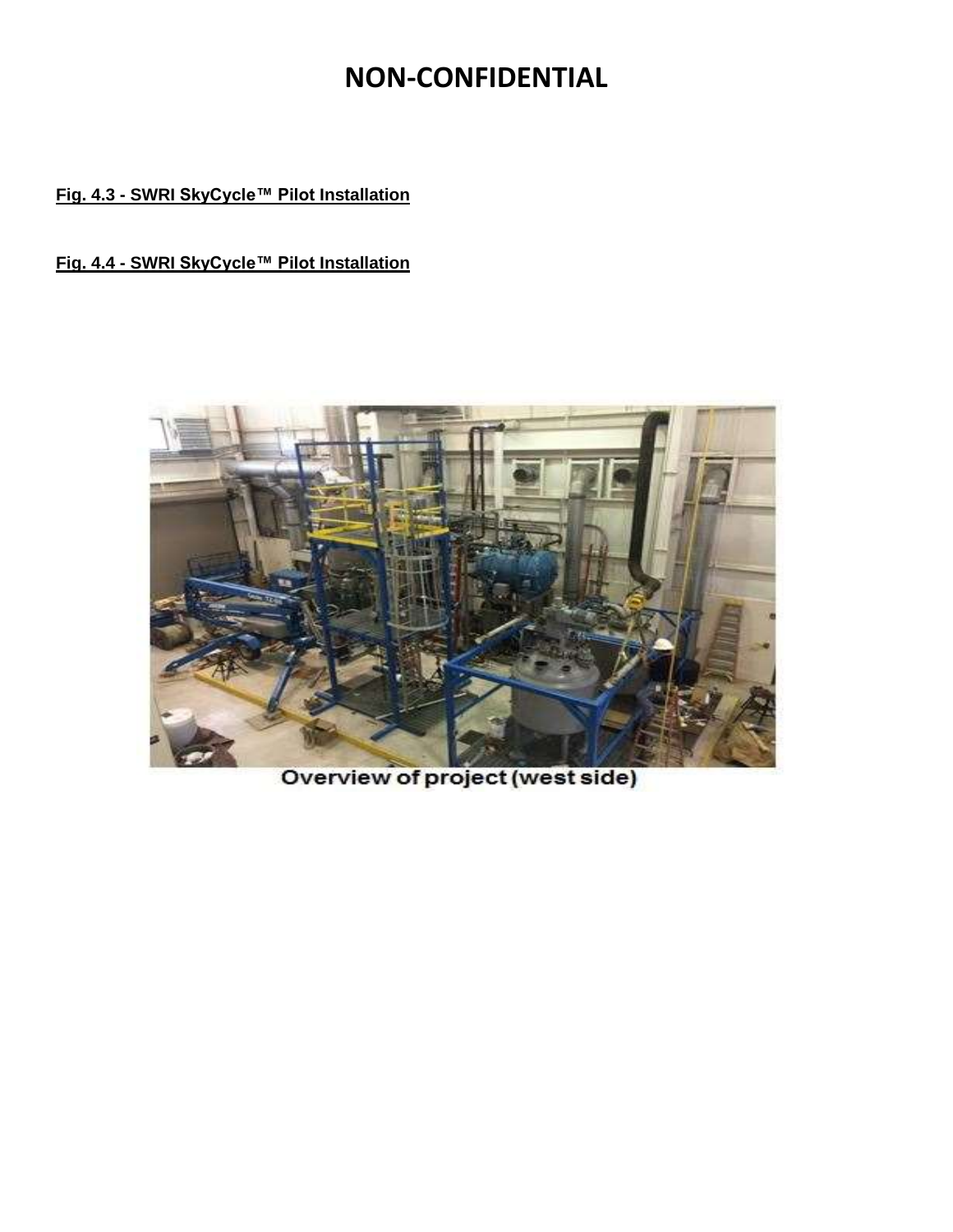

**Fig. 4.5 - SwRI SkyCycle™ Pilot Installation complete**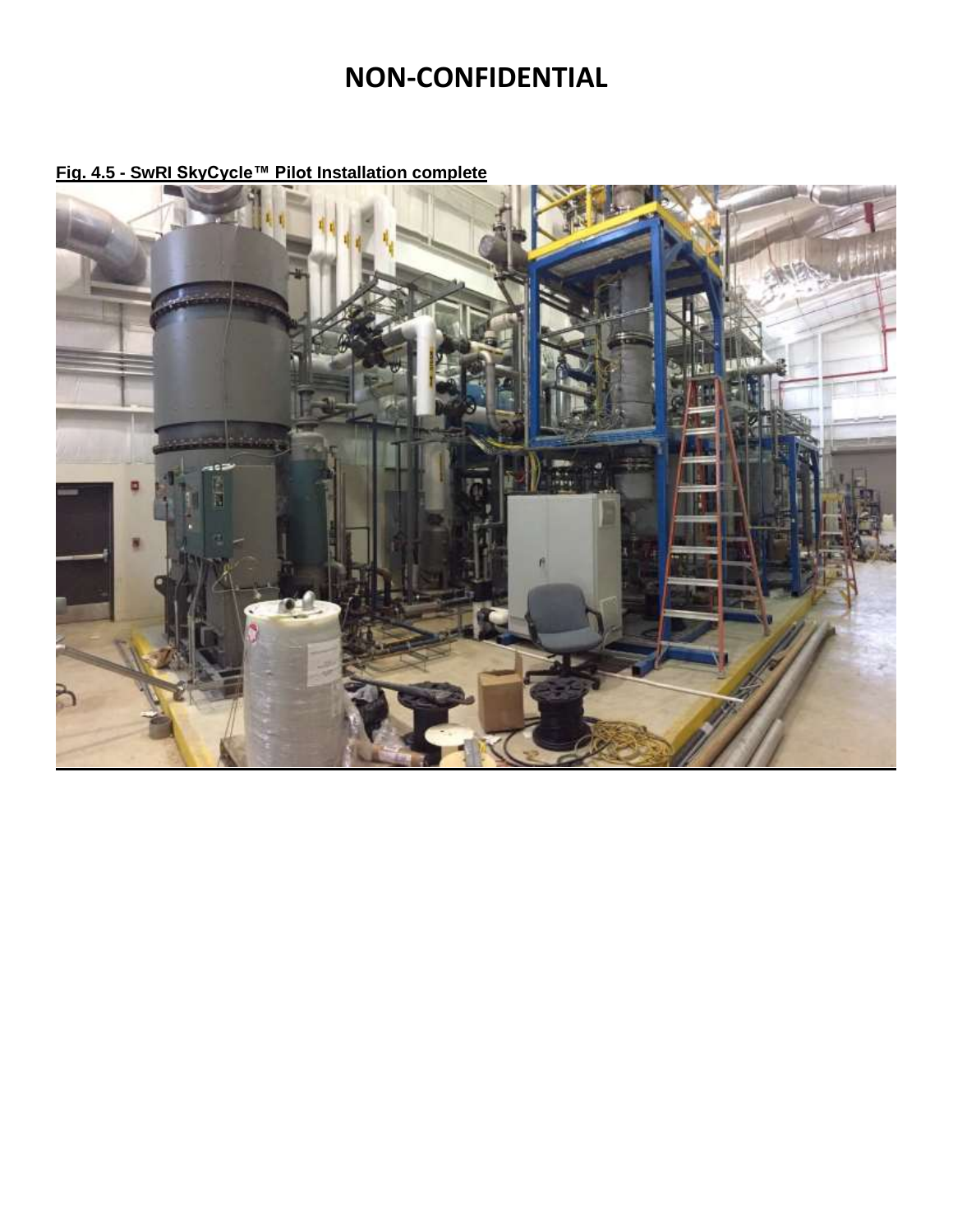#### **5. Greenhouse Gas and Non-GHG Impacts**

- Qualitative discussion about the GHG benefits resulting from the completed project, including immediate benefits and potential future impact
- Quantification of expected annual GHG benefits projected over a ten-year period (or further) including both direct impacts from implementation of the project and future impacts based on market adoption.
- Discussion about the immediate and potential future non-GHG benefits resulting from the competed project, including but no limited to environmental benefits, employment, economic growth/activity, training/attraction of highly –qualified personnel (HQP).

Skyonic is currently reducing greenhouse gases due to the commissioning and operation of its first SkyMine<sup>®</sup> plant in San Antonio, TX. Because of the lessons learned from this first commercial scale SkyMine<sup>®</sup> project, SkyCycle™ is expected to begin directly reducing emissions sometime in 2016. The SkyCycle™ Pilot have been designed to capture ~5k te/yr. If it is installed at Capitol SkyMine (or some other location) and functioning at capacity in early 2017, it could reduce total emissions by up to 20k te by end 2020. Skyonic's trajectory for SkyCycle scale-up and development is to have a 250k te/yr project designed and built (in parallel) by end 2020 (50x scale-up). The 1M te/yr carbon capture target for equipment designed and built is 2023. Without any expansion in our Projects except for SkyCyle™ developments, by beginning 2023, Skyonic could be capturing 330,000 te/yr of  $CO<sub>2</sub>$  with a cumulative emission reduction total of 530k te. With the a fully scaled and commissioned 1M te/yr SkyCycle™ in place by end 2023, those totals increase to 1.3M te/yr of CO2 reduction and a cumulative total of 1.81M te by the end of 2024.

The Greater Austin Chamber of Commerce calculated Capitol SkyMine's anticipated direct, indirect and induced impact on the Austin 5-county metropolitan area's total output to be in excess \$130M on an annual basis . Over 250 direct jobs were created during the design and construction of the plant and another 200+ permanent positions added into the general U.S. economy. These positions are a high-wage mix of engineers, technicians, and managers. Based on these parameters, we anticipate that for the 250k te/yr SkyCycle™ project a similar number of jobs will be created during the design, construction and operations of that plant. And if the same parallels are able to be drawn regarding the profits made from the chemicals produced, that being a scaling of ~3X the amount of products, the financial impact could be almost \$400M on an annual basis. Skyonic will conduct studies like these once a specific site and scale have been determined. We will have a more definitive understanding of the economic and social impacts a project like SkyCycle™ will have on the region once those variables and others have been defined.

Additional benefits of the SkyCycle™ technology is that it will provide Canada an alternative to paying a carbon tax on emissions. The current 2016  $CO<sub>2</sub>$  tax is ~\$15/te CAD with increases planned for 2017 to be \$20/te CAD and \$30/te CAD in 2018. For industrial emitters that produce goods or commodities sold into the marketplace, the  $CO<sub>2</sub>$  tax increases the price of their products. If they are able to manufacture their products without paying the  $CO<sub>2</sub>$  tax, they quickly become more cost competitive. Outputs of the SkyCycle™ process include white limestone and dolomites which can be sold and used for road construction. This leads to job creation, an increase in export commodities, and positive financial returns in Alberta that can be attributed to direct carbon capture and beneficial re-use.

The full expense of the equipment designed and purchased for the CCEMC SkyCycle project (minus the CCEMC contributions to date) has been borne by Skyonic. This represents Skyonic's contribution to the